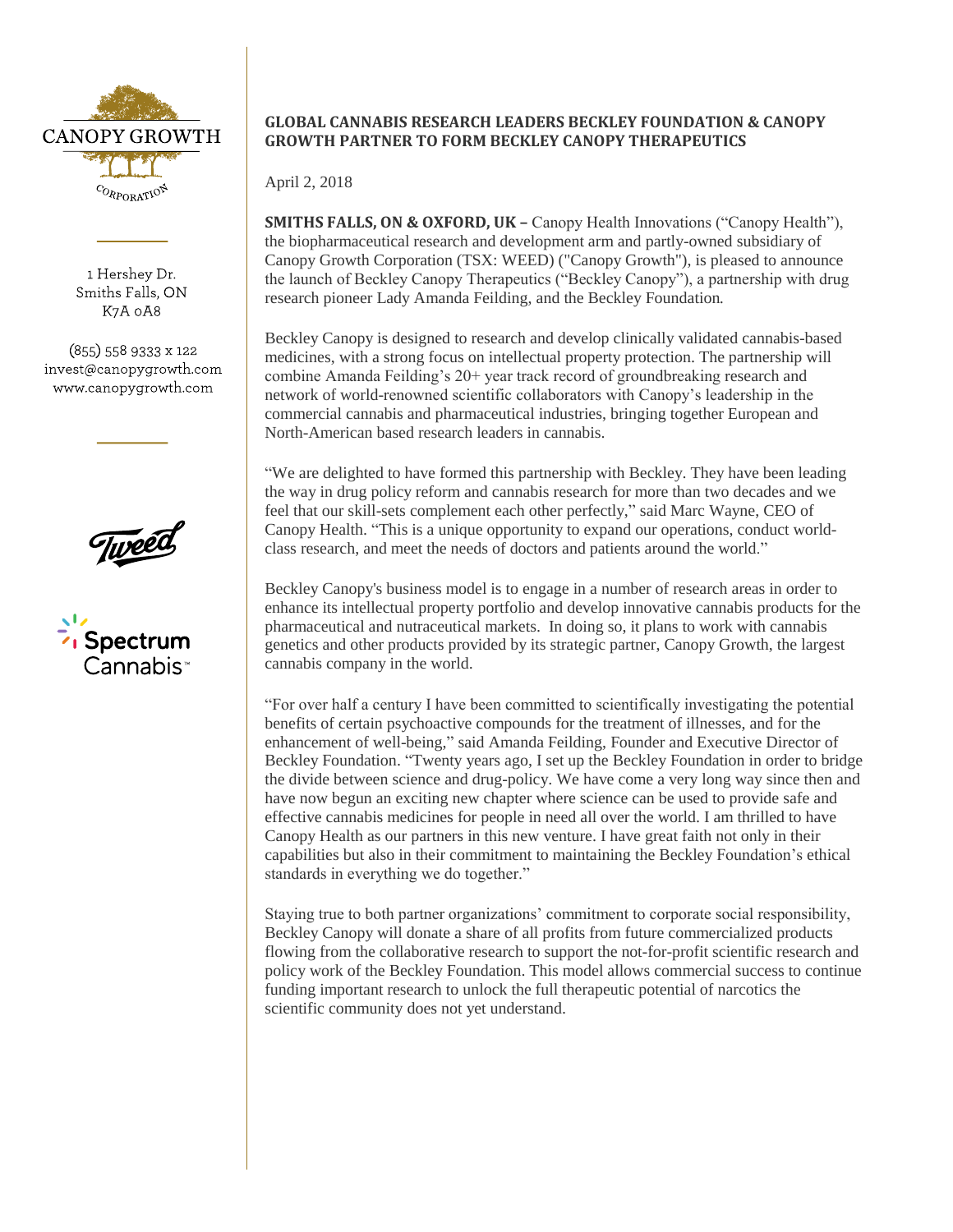Beckley Canopy's first IP generating research in humans is already underway: a brain imaging trial looking at the effects of a proprietary cannabinoid formulation in the treatment of a major indication. Additional research and product development programs are scheduled to start in 2018. As IP positions are secured, further information will be provided.

Here's to Future (Scientific Research) Growth.

Contact:

Jordan Sinclair Director of Communications [Jordan@tweed.com](mailto:Jordan@tweed.com) 613-769-4196

Investor Relations Tyler Burns [Tyler.burns@canopygrowth.com](mailto:Tyler.burns@canopygrowth.com) 855-558-9333 ex 122

Director: Bruce Linton [tmx@tweed.com](mailto:tmx@tweed.com)